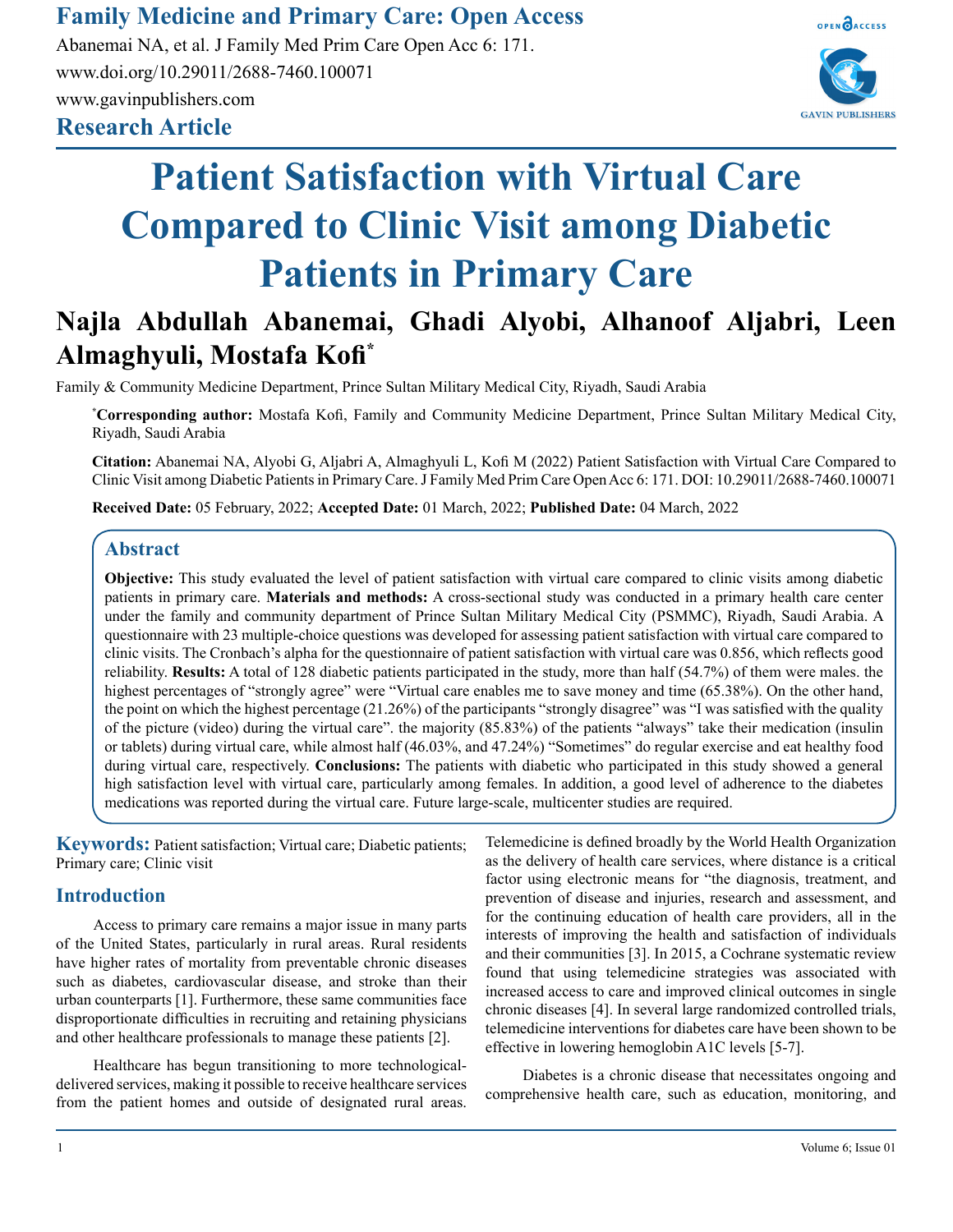evaluation for microvascular and macrovascular complications to maintain target glycaemia. Due to a lack of transportation, travel costs, and lost time, the vast majority of diabetes patients do not receive care or delay receiving care [8]. In addition, for people with diabetes, avoiding non-essential contact with others during the ongoing COVID-19 pandemic, including their healthcare team, is even more important given the higher risk of severe outcomes from COVID-19 infection in this population [9]. For routine, ongoing care, the pandemic has necessitated a greater reliance on virtual modes of clinical care, ranging from phone calls to videoconferences. According to emerging evidence, patients with diabetes can quickly adapt to this new virtual clinical visit paradigm [10].

Satisfaction is an important indicator of the quality of healthcare services [11]. Several definitions of satisfaction have been proposed, but no agreement has been reached [12]. Although some authors have developed complex psychological models and linked them to human cognition, most studies regard satisfaction as a match between a patient's expectations and the services that he or she receives [13]. Researchers in the field of telemedicine have emphasized that the acceptance and satisfaction of both healthcare consumers and service providers is critical to the successful implementation and adoption of telemedicine services [14]. Despite numerous publications on patient satisfaction with telemedicine, it has been determined that this aspect of telemedicine requires additional research [15-17]. This study aimed to evaluate patient satisfaction with virtual care compared to clinic visits among diabetic patients in primary care.

#### **Methods**

This was a cross-sectional study that was conducted in a primary health care center under the family and community department of Prince Sultan Military Medical City (PSMMC), Riyadh, Saudi Arabia. The study population was all diabetic patients at any age who were having well-controlled glucose levels and receiving treatment in the study setting. Diabetic patients with poor glycemic control were excluded.

The questionnaire for the current study was a validated selfadministrated questionnaire that was adopted from a previous similar study [18] after taking the authors' permission to answer the study objectives. The questionnaire consists of three main sections with a total of 23 items. The first section was about the sociodemographic variables (age, gender, level of education, income). The second section was about patients' satisfaction with virtual care (assessed by 16-item exploring four dimensions: equipment/ technical issues; communication and rapport; clinical assessment; and program evaluation). While the third section assessed the adherence of diabetic patients to medication, diet, and exercise.

The questionnaire was translated into the Arabic language. The participants were personally contacted. They were briefed about the purpose of the research and the questionnaire used in the study. After seeking the consent of the patient and assuring them that their responses would be kept confidential and would be used for research and academic purpose only, necessary instructions and guidelines were provided to them for properly filling the questionnaire. After this, the questionnaire was provided to them and they were requested to fill up the questionnaire as per the instructions given, and after completion of the questionnaire they were asked to it back and they were thanked for their participation and cooperation. The Cronbach's alpha for the questionnaire of patient satisfaction with virtual care was 0.856 which reflects good reliability.

#### **Statistical analysis**

Data were analyzed by using Statistical Package for Social Studies (SPSS 22; IBM Corp., New York, NY, USA). Continuous variables were expressed as mean  $\pm$  standard deviation and categorical variables were expressed as percentages. t-test and oneway ANOVA were used for continuous variables. The Cronbach's alpha was used to assess the reliability of the questionnaire of patient satisfaction with virtual care. A p-value  $\leq 0.05$  was considered statistically significant.

#### **Results**

A total of 128 diabetic patients participated in the current study, more than half (54.7%) of them were males, the highest percentages (46.9%, 28.3%) were in the age group of 46-65 years old, and have a secondary school educational level, respectively. Data is shown in table 1.

|                        |              | <b>Number</b>  | $\frac{0}{0}$     |
|------------------------|--------------|----------------|-------------------|
| Gender                 | Male         | 70             | 54.7              |
|                        | Female       | 58             | 45.3              |
|                        | less than 15 | 1              | $\boldsymbol{.8}$ |
|                        | age 15-45    | 32             | 24.6              |
| Age                    | age 46-65    | 61             | 46.9              |
|                        | more than 65 | 36             | 27.7              |
|                        | illiterate   | 23             | 18.1              |
|                        | Primary      | 23             | 18.1              |
| <b>Education level</b> | intermediate | 16<br>36<br>29 | 12.6              |
|                        | Secondary    |                | 28.3              |
|                        | University   |                | 22.8              |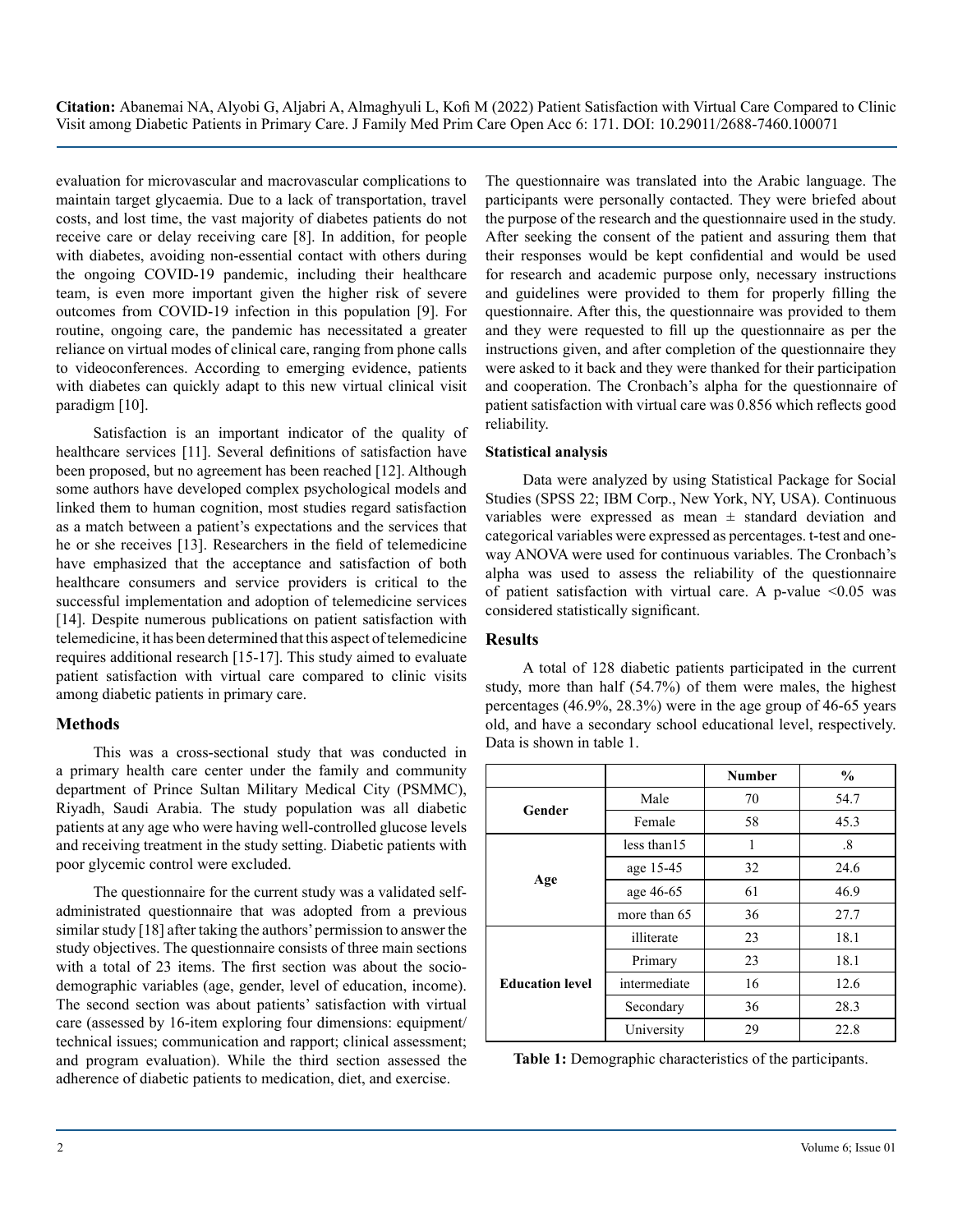Patients' responses about the questionnaire of the Patient satisfaction with virtual care are shown in table 2. The results revealed that points scored the highest percentages of "strongly agree" were " Virtual care enables me to save money and time" and " I was satisfied with the quality of the sound (audio) during the virtual care" by 65.38% and 60.77% of the participants, respectively. On the other hand, the point on which the highest percentage (21.26%) of the participants "strongly disagree" was "I was satisfied with the quality of the picture (video) during the virtual care". When participants were asked if they would like to use telehealth again in the future, the highest percentage (30.77%) of them responded as "agree". Overall, it was noticed that almost half of the participants "strongly agree" on most of the addressed points.

|                                                                                                                   | Strongly disagree |       | Disagree |       | Neutral        |       | Agree  |               |        | Strongly agree |
|-------------------------------------------------------------------------------------------------------------------|-------------------|-------|----------|-------|----------------|-------|--------|---------------|--------|----------------|
|                                                                                                                   | Number            | $\%$  | Number   | %     | Number         | $\%$  | Number | $\frac{9}{6}$ | Number | $\%$           |
| was satisfied with the quality of the sound (audio) during the virtual care                                       | $\overline{2}$    | 1.54  | 5        | 3.85  | 3              | 2.31  | 41     | 31.54         | 79     | 60.77          |
| was satisfied with the quality of the picture (video) during the virtual care                                     | 27                | 21.26 | 5        | 3.94  | 22             | 17.32 | 39     | 30.71         | 34     | 26.77          |
| experienced NO technical difficulties during the virtual care                                                     | $\overline{7}$    | 5.43  | 5        | 3.88  | 8              | 6.20  | 35     | 27.13         | 74     | 57.36          |
| The virtual care did not make me feel nervous and uncomfortable                                                   | 9                 | 6.92  | 3        | 2.31  | 8              | 6.15  | 43     | 33.08         | 67     | 51.54          |
| could easily explain my medical problems to the doctor in the virtual care                                        | 4                 | 3.10  | 5        | 3.88  | $\overline{7}$ | 5.43  | 41     | 31.78         | 72     | 55.81          |
| took my doctor's advice given by virtual care seriously                                                           | 6                 | 4.65  | 1        | 0.78  | 9              | 6.98  | 46     | 35.66         | 67     | 51.94          |
| was confident that the clinician could assess my condition via virtual care as if<br>l was there                  | 14                | 10.77 | 6        | 4.62  | 17             | 13.08 | 35     | 26.92         | 58     | 44.62          |
| believe the doctor understood my blood sugar situation during the virtual care                                    | 6                 | 4.62  | 6        | 4.62  | 8              | 6.15  | 43     | 33.08         | 67     | 51.54          |
| was confident that the doctor could evaluate my medication requirements<br>(insulin or tablets) via virtual visit | 3                 | 2.31  | 10       | 7.69  | 16             | 12.31 | 37     | 28.46         | 64     | 49.23          |
| The lack of physical contact in a virtual visit is NOT a problem for managing<br>diabetes                         | 24                | 18.46 | 9        | 6.92  | 21             | 16.15 | 29     | 22.31         | 47     | 36.15          |
| Virtual care enables me to save money and time                                                                    | 1                 | 0.77  |          |       | 10             | 7.69  | 34     | 26.15         | 85     | 65.38          |
| Virtual care improves my access to specialist care                                                                |                   | 5.43  | 9        | 6.98  | 18             | 13.95 | 31     | 24.03         | 64     | 49.61          |
| would like to use telehealth again in the future                                                                  | 23                | 17.69 | 12       | 9.23  | 21             | 16.15 | 40     | 30.77         | 34     | 26.15          |
| believe that a virtual visit is good for achieving good control of my diabetes                                    | 18                | 13.85 | 8        | 6.15  | 25             | 19.23 | 36     | 27.69         | 43     | 33.08          |
| prefer to have my next consultation via virtual visit                                                             | 24                | 18.60 | 13       | 10.08 | 20             | 15.50 | 33     | 25.58         | 39     | 30.23          |

**Table 2:** Patients' responses about the questionnaire of the Patient satisfaction with virtual care.

Patients' responses about the questionnaire of adherence of diabetic patients to medication are shsown in Figure 1. The results showed that the majority (85.83%) of the patients "always" take their medication (insulin or tablets) during virtual care, while almost half (46.03%, and 47.24%) "Sometimes" do regular exercise and eat healthy food during virtual care, respectively.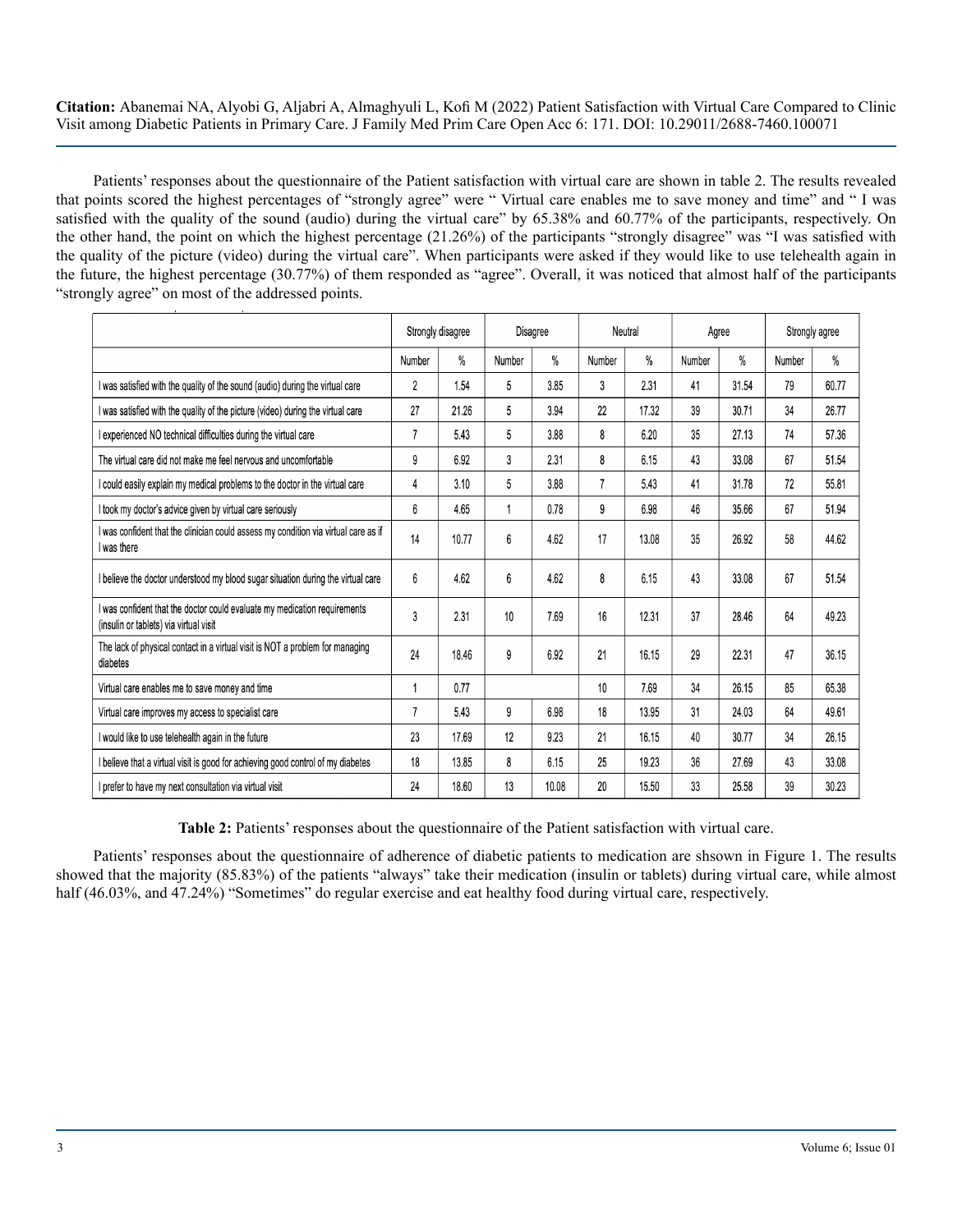

**Figure 1:** Patients' responses about the questionnaire of adherence of diabetic patients to medication.

Table 3 shows the mean total score for the patient satisfaction with the virtual care questionnaire and adherence of diabetic patients to the medication questionnaire. It was found that diabetic patients were highly satisfied with the equipment technical issues, and communication and rapport, with mean  $(\pm SD)$  scores of  $12(\pm 2.4)$  and  $12.76(\pm 2.39)$  out of 15, respectively. For the clinical assessment, the mean score was  $15.78(\pm 3.8)$  out of 20, indicating a good satisfaction level. The mean score for the program evaluation was  $18.92(\pm 4.84)$ out of 25, indicating a general good evaluation. For the overall satisfaction score, it was 59.46  $(\pm 10.24)$  out of 75 and this refers to a high satisfaction level.

For the adherence of diabetic patients to medication, it was generally good with a total mean score of 7.07( $\pm$ 1.30) out of 9.

|                                                            | <b>Minimum</b> | <b>Maximum</b> | Mean  | <b>SD</b> |
|------------------------------------------------------------|----------------|----------------|-------|-----------|
| Patient satisfaction with virtual care questionnaire       |                |                |       |           |
| Equipment technical issues (out of 15)                     | 3.00           | 15.00          | 12.00 | 2.40      |
| Communication and rapport(out of 15)                       | 3.00           | 15.00          | 12.76 | 2.39      |
| Clinical assessment (out of 20)                            | 6.00           | 20.00          | 15.78 | 3.81      |
| Program evaluation (out of 25)                             | 5.00           | 25.00          | 18.92 | 4.84      |
| overall satisfaction (out of 75)                           | 34.00          | 75.00          | 59.46 | 10.24     |
| Adherence of diabetic patients to medication questionnaire |                |                |       |           |
| Adherence(out of 9)                                        | 5.00           | 9.00           | 7.07  | 1.30      |

\* For Patient satisfaction with virtual care questionnaire we used Likert scale with 5 points (Strongly disagree=1, Disagree=2, Neutral=3, Agree=4, Strongly agree=5) high score indicates to high satisfaction and low score indicates to low satisfaction; \*\*For Adherence of diabetic patients to medication questionnaire we used Likert scale with 3 points (Never=1, Sometimes=2, Always=3) high score indicates to high adherence and low score indicates to low adherence).

**Table 3:** Mean for Total score for the Patient satisfaction with virtual care questionnaire and Adherence of diabetic patients to medication questionnaire.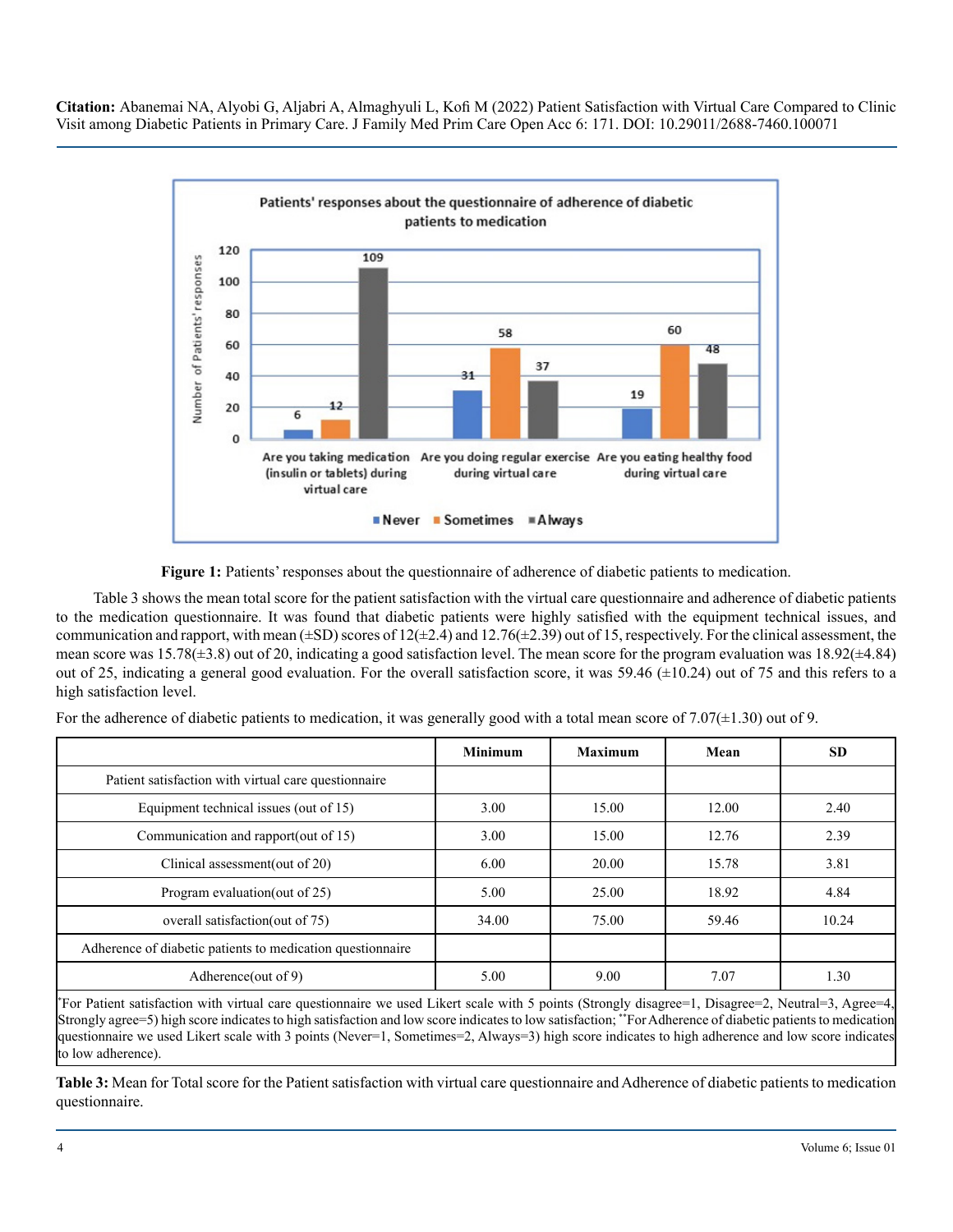The results of the current study showed that female diabetic patients have a significantly higher satisfaction level of clinical assessment via virtual care than male patients with mean scores of  $16.74(\pm 3.30)$  vs.  $14.97(\pm 4.04)$ , with a P-value of 0.008. Similarly, the overall satisfaction with the virtual care was significantly (P 0.041) higher among females at 61.50 ( $\pm$ 9.44) compared to males at 57.79  $(\pm 10.73)$ . in contrast, there were no significant differences between the two genders in terms of satisfaction with technical issues, communications and rapport, program evaluation, and medication adherence, since all P values were >0.05, as shown in Table 4.

|                                                            |       | Male  |       | Female    | P value  |
|------------------------------------------------------------|-------|-------|-------|-----------|----------|
|                                                            | Mean  | SD.   | Mean  | <b>SD</b> |          |
| Patient satisfaction with virtual care questionnaire       |       |       |       |           |          |
| Equipment technical issues (out of 15)                     | 11.81 | 2.72  | 12.22 | 1.97      | 0.340    |
| Communication and rapport(out of 15)                       | 12.61 | 2.63  | 12.86 | 2.08      | 0.562    |
| Clinical assessment (out of 20)                            | 14.97 | 4.04  | 16.74 | 3.30      | $0.008*$ |
| Program evaluation (out of 25)                             | 18.39 | 4.84  | 19.67 | 4.82      | 0.136    |
| overall satisfaction (out of 75)                           | 57.79 | 10.73 | 61.50 | 9.44      | $0.041*$ |
| Adherence of diabetic patients to medication questionnaire |       |       |       |           |          |
| Adherence(out of 9)                                        | 7.21  | 1.20  | 6.95  | 1.39      | 0.268    |

**Table 4:** Mean for Total score for the Patient satisfaction with virtual care questionnaire and Adherence of diabetic patients to medication questionnaire by gender.

The mean of the total score of patient satisfaction with virtual care questionnaire and adherence to medication questionnaire did not differ significantly by the age group, as all P values were >0.05. Though it was noticed that the highest scores were for the youngest age group (<46 years old), as shown in Table 5. Similar results were obtained when the satisfaction scores were calculated according to the educational level, and all the differences were statistically non-significant (P>0.05) as shown in Table 6.

|                                                               | less than 46 |      | age 46-65 |       | more than 65 | P value |       |  |
|---------------------------------------------------------------|--------------|------|-----------|-------|--------------|---------|-------|--|
|                                                               | Mean         | SD   | Mean      | SD    | Mean         | SD.     |       |  |
| Patient satisfaction with virtual care<br>questionnaire       |              |      |           |       |              |         |       |  |
| Equipment technical issues (out of 15)                        | 12.76        | 2.05 | 11.82     | 2.33  | 11.61        | 2.69    | 0.100 |  |
| Communication and rapport(out of 15)                          | 13.27        | 2.07 | 12.67     | 2.39  | 12.44        | 2.66    | 0.331 |  |
| Clinical assessment(out of 20)                                | 16.52        | 3.38 | 15.16     | 3.87  | 16.14        | 4.02    | 0.209 |  |
| Program evaluation (out of 25)                                | 19.58        | 4.76 | 18.38     | 4.89  | 19.25        | 4.87    | 0.467 |  |
| overall satisfaction(out of 75)                               | 62.12        | 9.55 | 58.03     | 10.19 | 59.44        | 10.73   | 0.182 |  |
| Adherence of diabetic patients to<br>medication questionnaire |              |      |           |       |              |         |       |  |
| Adherence(out of 9)                                           | 7.09         | 1.33 | 7.18      | 1.24  | 6.86         | 1.38    | 0.498 |  |

**Table 5:** Mean for Total score for the Patient satisfaction with virtual care questionnaire and Adherence of diabetic patients to medication questionnaire by age.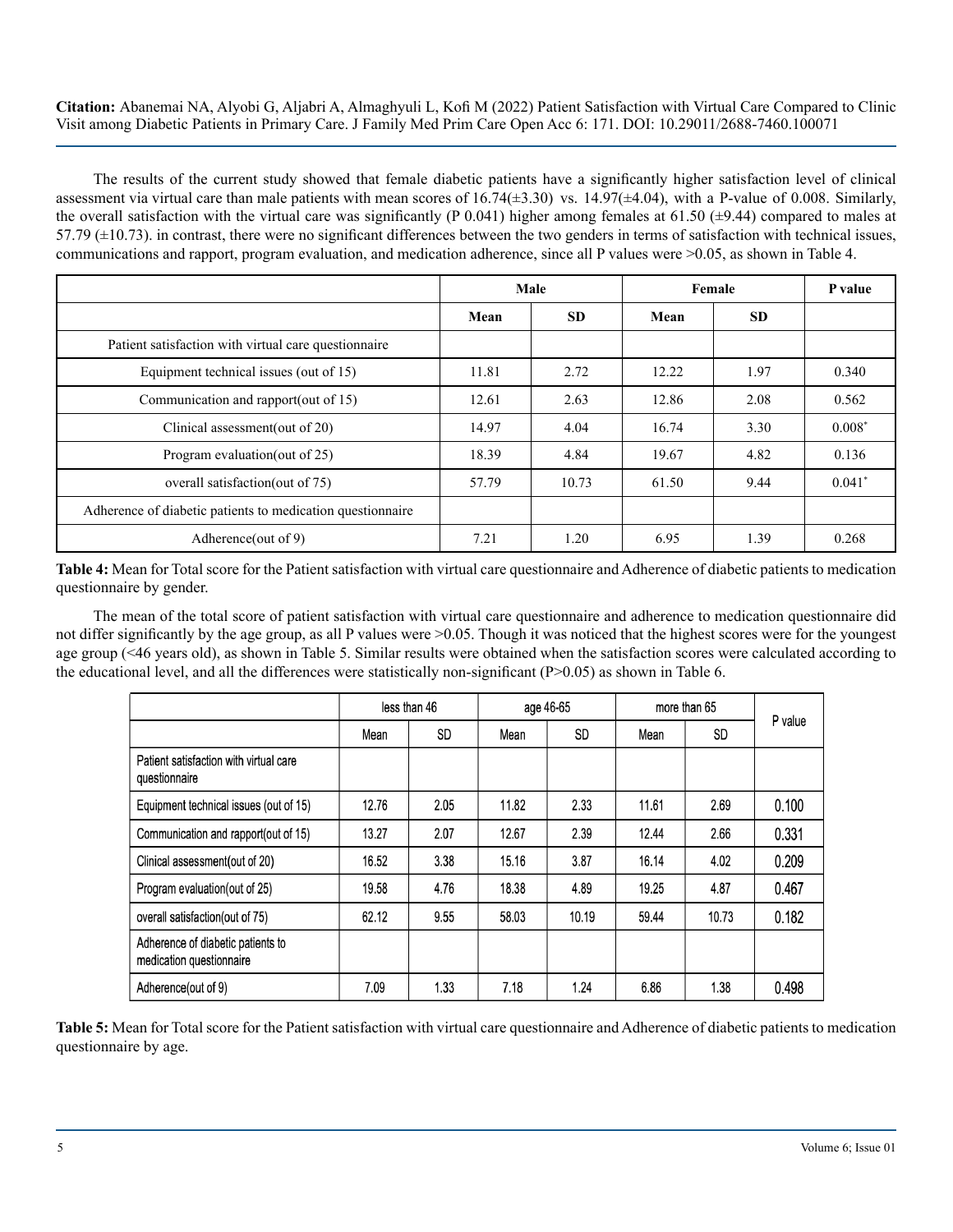|                                                               |       | Illiterate | Primary |       | Intermediate |       | Secondary |      | University |           |         |
|---------------------------------------------------------------|-------|------------|---------|-------|--------------|-------|-----------|------|------------|-----------|---------|
|                                                               | Mean  | SD         | Mean    | SD    | Mean         | SD    | Mean      | SD   | Mean       | <b>SD</b> | P value |
| Patient satisfaction with virtual care<br>questionnaire       |       |            |         |       |              |       |           |      |            |           |         |
| Equipment technical issues (out of 15)                        | 11.65 | 2.90       | 12.43   | 1.80  | 11.81        | 2.20  | 11.86     | 2.39 | 12.21      | 2.58      | 0.801   |
| Communication and rapport(out of 15)                          | 12.83 | 2.79       | 12.22   | 2.58  | 12.38        | 1.93  | 12.64     | 1.91 | 13.31      | 2.71      | 0.534   |
| Clinical assessment (out of 20)                               | 15.83 | 4.06       | 15.57   | 4.55  | 15.50        | 3.67  | 15.67     | 3.51 | 16.03      | 3.78      | 0.990   |
| Program evaluation (out of 25)                                | 18.96 | 5.19       | 18.83   | 5.32  | 18.88        | 4.59  | 19.00     | 4.48 | 18.79      | 5.09      | 0.999   |
| overall satisfaction (out of 75)                              | 59.26 | 10.46      | 59.04   | 11.57 | 58.56        | 10.35 | 59.17     | 9.71 | 60.34      | 10.52     | 0.983   |
| Adherence of diabetic patients to<br>medication questionnaire |       |            |         |       |              |       |           |      |            |           |         |
| Adherence(out of 9)                                           | 6.74  | 1.29       | 7.27    | 1.32  | 6.47         | 0.83  | 7.22      | 1.31 | 7.46       | 1.35      | 0.078   |

**Table 6:** Mean for Total score for the Patient satisfaction with virtual care questionnaire and Adherence of diabetic patients to medication questionnaire by Educational level.

#### **Discussion**

We set out this cross-sectional survey study to assess diabetic patients' satisfaction with the virtual care, and their adherence to the diabetes medications they use. The results highlighted a general high satisfaction level with the virtual care, and a good level of adherence to the medications.

The results of the current study are in line with a previous similar study, which showed that diabetic patients who were seen remotely by endocrinologists via videoconferencing were generally satisfied with remote consultation [18]. Our survey showed that almost one-quarter of the diabetic patients were concerned with the lack of physical contact in the virtual visit. Those patients may be concerned about the long-term complications of diabetes for which physical examination is a must such as diabetic neuropathy and retinopathy. If this is the scenario, the treating physician would ask for a physical examination to be completed at the patient's next clinical visit. Such concern was also reported by almost the same percentage of patients in a previous study [18]. One of the most serious concerns in remote consultations is the inability to perform a physical examination and the decrease in nonverbal communication [19]. These characteristics may contribute to the dissatisfaction of patients. A recent comprehensive literature review, on the other hand, reveals that video conferencing has been used for remote consultation of patients in a variety of medical disciplines, including those that may rely more on physical examination, such as neurology [20].

However, evidence on cost savings has been varied, and it is largely reliant on whether the analyses are undertaken from a system viewpoint (i.e., payer) or from a societal perspective, which includes the patient perspective [21].

It was previously reported that patients can save vehicle costs or waste time in traffic with video consultations, this is in addition to that virtual care could save the cost of the health system's operations [22]. Although telemedicine is expensive in the beginning, healthcare systems should see a positive return on investment over time due to more patients and less staff [22]. According to a scoping review article, health services adopting telehealth should be motivated by benefits other than cost savings. According to the available research, while telehealth produces overwhelmingly positive patient benefits and boosts productivity for many services, it does not typically reduce the cost of care delivery for the health systems [23]. Most of the diabetic patients who participated in the current study strongly agree that virtual care enables saving money and time.

Improved access to care for patients who do not have family physicians or who reside in distant places without doctors is one potential benefit of the virtual care clinic approach. However, patients should not use these applications as their primary point of contact with the healthcare system if they do not already have a relationship with a family physician [24]. The implementation of virtual medical care in Canada has been accelerated by COVID-19. Virtual care can help people get better access to healthcare, especially if they live in distant areas or have health issues that make seeing a doctor in person difficult or dangerous [24]. Almost three-quarters of the diabetic patients who participated in the current study were either agree or strongly agree that virtual care improve the access to specialist care.

A recent systematic review of published articles on diabetes telehealth over the last two decades found that there was a significant improvement in A1C levels, a reduction in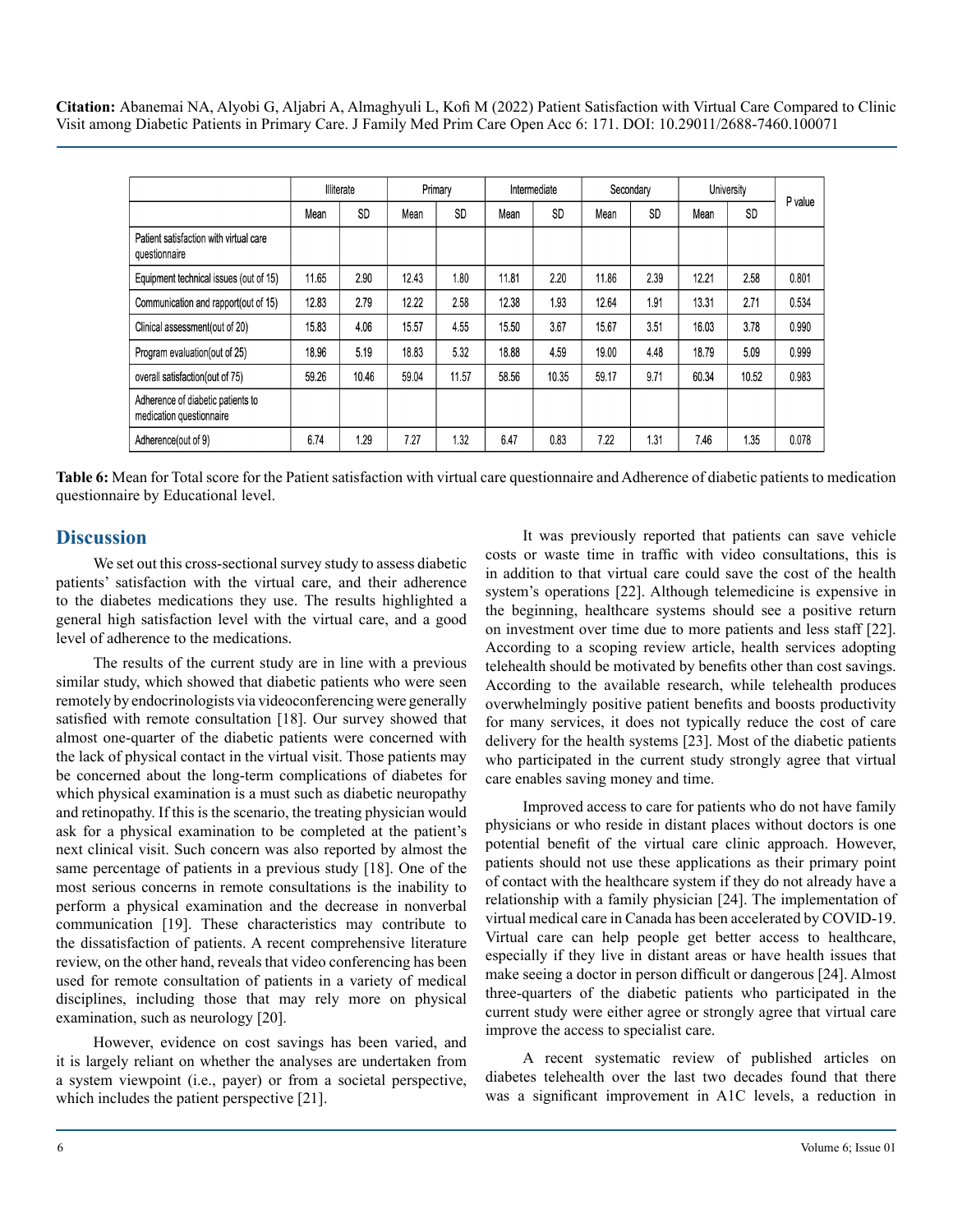diabetes complications, and a reduction in healthcare costs [25]. It demonstrated that technology can assist patients with diabetes in overcoming common challenges such as insufficient time spent with their healthcare providers, a lack of access to specialists and diabetes educators, and insufficient support for proper selfmanagement [25].

In the current survey, there is a considerable number of respondents who weren't satisfied with the quality of the video during the consultation. A few numbers of the respondents indicated technical difficulty with the virtual care, which might reflect some problems in the infrastructure and networking available in the assigned virtual clinic. Better findings were previously reported [18]. Where all of the respondents were pleased with the video quality during the consultation, one respondent expressed dissatisfaction with the audio transmission, and none of the respondents reported any technical difficulties with the videoconferencing [18].

In line with the current study, differences in satisfaction between male and female participants were reported, where females were significantly more satisfied than males with offering virtual visits to connect with patients [26]. Another study showed that the female gender is one of the predictors of liking telehealth [27]. This might be because women are more likely than men to visit doctors and consume healthcare services in general; therefore, telehealth seems to be uniquely attractive to them. In addition, the time savings and convenience of virtual care are especially helpful for caregivers, a historically female role.

The current study has some limitations. The number of subjects participating in this study was small and taken from only one health institution; therefore, the results cannot be generalized to the whole kingdom. Diabetes was the only health condition investigated.

#### **Conclusion**

Diabetic patients who participated in the current study showed a general high satisfaction level with virtual care, particularly among females. In addition, a good level of adherence to the diabetes medications was reported during the virtual care. Future large-scale, multicenter studies are required.

#### **References**

- **1.** [Moy E, Garcia MC, Bastian B, Rossen LM, Ingram DD, et al. \(2017\)](https://pubmed.ncbi.nlm.nih.gov/28081058/) [Leading Causes of Death in Nonmetropolitan and Metropolitan Areas-](https://pubmed.ncbi.nlm.nih.gov/28081058/)[United States, 1999-2014. MMWR Surveill Summ 66: 1-8.](https://pubmed.ncbi.nlm.nih.gov/28081058/)
- **2.** [Dussault G, Franceschini MC \(2006\) Not enough there, too many](https://pubmed.ncbi.nlm.nih.gov/16729892/)  [here: understanding geographical imbalances in the distribution of the](https://pubmed.ncbi.nlm.nih.gov/16729892/)  [health workforce. Hum Resour Health 4: 12.](https://pubmed.ncbi.nlm.nih.gov/16729892/)
- **3.** [Kruse CS, Krowski N, Rodriguez B, Tran L, Vela J, et al. \(2017\)](https://pubmed.ncbi.nlm.nih.gov/28775188/) [Telehealth and patient satisfaction: a systematic review and narrative](https://pubmed.ncbi.nlm.nih.gov/28775188/)  [analysis. BMJ Open 7: e016242.](https://pubmed.ncbi.nlm.nih.gov/28775188/)
- **4.** [Flodgren G, Rachas A, Farmer AJ, Inzitari M, Shepperd S \(2015\)](https://pubmed.ncbi.nlm.nih.gov/26343551/)  [Interactive telemedicine: effects on professional practice and health](https://pubmed.ncbi.nlm.nih.gov/26343551/)  [care outcomes. Cochrane Database Syst Rev 2015: CD002098.](https://pubmed.ncbi.nlm.nih.gov/26343551/)
- **5.** [Davis RM, Hitch AD, Salaam MM, Herman WH, Zimmer-Galler IE,](https://pubmed.ncbi.nlm.nih.gov/20484125/) [et al. \(2010\) TeleHealth improves diabetes self-management in an](https://pubmed.ncbi.nlm.nih.gov/20484125/)  [underserved community: diabetes TeleCare. Diabetes Care 33: 1712-](https://pubmed.ncbi.nlm.nih.gov/20484125/) [1717.](https://pubmed.ncbi.nlm.nih.gov/20484125/)
- **6.** [Izquierdo RE, Knudson PE, Meyer S, Kearns J, Ploutz-Snyder R, et](https://pubmed.ncbi.nlm.nih.gov/12663564/)  [al. \(2003\) A comparison of diabetes education administered through](https://pubmed.ncbi.nlm.nih.gov/12663564/)  [telemedicine versus in person. Diabetes Care 26: 1002-1007.](https://pubmed.ncbi.nlm.nih.gov/12663564/)
- **7.** [Shea S, Weinstock RS, Starren J, Teresi J, Palmas W, et al. \(2006\)](https://www.ncbi.nlm.nih.gov/pmc/articles/PMC1380195/)  [A Randomized Trial Comparing Telemedicine Case Management](https://www.ncbi.nlm.nih.gov/pmc/articles/PMC1380195/)  [with Usual Care in Older, Ethnically Diverse, Medically Underserved](https://www.ncbi.nlm.nih.gov/pmc/articles/PMC1380195/)  [Patients with Diabetes Mellitus. J Am Med Inform Assoc 13: 40-51.](https://www.ncbi.nlm.nih.gov/pmc/articles/PMC1380195/)
- **8.** [American Diabetes Association \(2005\) Standards of medical care in](https://pubmed.ncbi.nlm.nih.gov/15618112/)  [diabetes. Diabetes Care 28: S4-S36.](https://pubmed.ncbi.nlm.nih.gov/15618112/)
- **9.** [de Almeida-Pititto B, Dualib PM, Zajdenverg L, Dantas JR, de Souza](https://pubmed.ncbi.nlm.nih.gov/32874207/)  [FD, et al. \(2020\) Severity and mortality of COVID 19 in patients with](https://pubmed.ncbi.nlm.nih.gov/32874207/)  [diabetes, hypertension and cardiovascular disease: a meta-analysis.](https://pubmed.ncbi.nlm.nih.gov/32874207/)  [Diabetol Metab Syndr 12: 75.](https://pubmed.ncbi.nlm.nih.gov/32874207/)
- **10.** [Alromaihi D, Alamuddin N, George S \(2020\) Sustainable diabetes care](https://pubmed.ncbi.nlm.nih.gov/32623031/)  [services during COVID-19 pandemic. Diabetes Res Clin Pract 166:](https://pubmed.ncbi.nlm.nih.gov/32623031/)  [108298.](https://pubmed.ncbi.nlm.nih.gov/32623031/)
- **11.** [Tomlinson JS, Ko CY \(2006\) Patient satisfaction: an increasingly](https://pubmed.ncbi.nlm.nih.gov/16614874/)  [important measure of quality. Ann Surg Oncol 13: 764-765.](https://pubmed.ncbi.nlm.nih.gov/16614874/)
- **12.** [Gill L, White L \(2009\) A critical review of patient satisfaction. Leadersh](https://www.emerald.com/insight/content/doi/10.1108/17511870910927994/full/html?skipTracking=true)  [Health Serv 22: 8-19.](https://www.emerald.com/insight/content/doi/10.1108/17511870910927994/full/html?skipTracking=true)
- **13.** [Laschinger HS, Hall LM, Pedersen C, Almost J \(2005\) A](https://pubmed.ncbi.nlm.nih.gov/15965386/)  [psychometric analysis of the patient satisfaction with nursing care](https://pubmed.ncbi.nlm.nih.gov/15965386/)  [quality questionnaire: an actionable approach to measuring patient](https://pubmed.ncbi.nlm.nih.gov/15965386/)  [satisfaction. J Nurs Care Qual 20: 220-230.](https://pubmed.ncbi.nlm.nih.gov/15965386/)
- **14.** [Whitten P, Love B \(2005\) Patient and provider satisfaction with the](https://pubmed.ncbi.nlm.nih.gov/16388172/)  [use of telemedicine: overview and rationale for cautious enthusiasm. J](https://pubmed.ncbi.nlm.nih.gov/16388172/)  [Postgrad Med 51: 294-300.](https://pubmed.ncbi.nlm.nih.gov/16388172/)
- **15.** [Gustke SS, Balch DC, West VL, Rogers LO \(2000\) Patient satisfaction](https://www.liebertpub.com/doi/abs/10.1089/107830200311806)  [with telemedicine. Telemed J 6: 5-13.](https://www.liebertpub.com/doi/abs/10.1089/107830200311806)
- **16.** [Collins K, Walters S, Bowns I \(2004\) Patient satisfaction with](https://pubmed.ncbi.nlm.nih.gov/15006213/)  [teledermatology: quantitative and qualitative results from a randomized](https://pubmed.ncbi.nlm.nih.gov/15006213/)  [controlled trial. J Telemed Telecare 10: 29-33.](https://pubmed.ncbi.nlm.nih.gov/15006213/)
- **17.** [Bratton RL, Short TM \(2001\) Patient satisfaction with telemedicine: a](https://pubmed.ncbi.nlm.nih.gov/11747671/) [comparison study of geriatric patients. J Telemed Telecare 7: 85-86.](https://pubmed.ncbi.nlm.nih.gov/11747671/)
- **18.** [Fatehi F, Martin-Khan M, Smith AC, Russell AW, Gray LC \(2015\)](https://pubmed.ncbi.nlm.nih.gov/25296189/)  [Patient satisfaction with video teleconsultation in a virtual diabetes](https://pubmed.ncbi.nlm.nih.gov/25296189/)  [outreach clinic. Diabetes Technol Ther 17: 43-48.](https://pubmed.ncbi.nlm.nih.gov/25296189/)
- **19.** [Matusitz J, Breen GM \(2007\) E-health: A new kind of telemedicine.](https://www.tandfonline.com/doi/abs/10.1300/J523v23n01_06)  [Soc Work Public Health 23: 95-113.](https://www.tandfonline.com/doi/abs/10.1300/J523v23n01_06)
- **20.** [Fatehi F, Armfield NR, Dimitrijevic M, Gray LC \(2014\) Clinical](https://pubmed.ncbi.nlm.nih.gov/25399998/)  [applications of videoconferencing: a scoping review of the literature](https://pubmed.ncbi.nlm.nih.gov/25399998/)  [for the period 2002-2012. J Telemed Telecare 20: 377-383.](https://pubmed.ncbi.nlm.nih.gov/25399998/)
- **21.** [\(2021\) Virtual Savings: Patient-Reported Time and Money Savings](https://www.liebertpub.com/doi/epdf/10.1089/tmj.2019.0179)  [from a VA National Telehealth Tablet Initiative.](https://www.liebertpub.com/doi/epdf/10.1089/tmj.2019.0179)